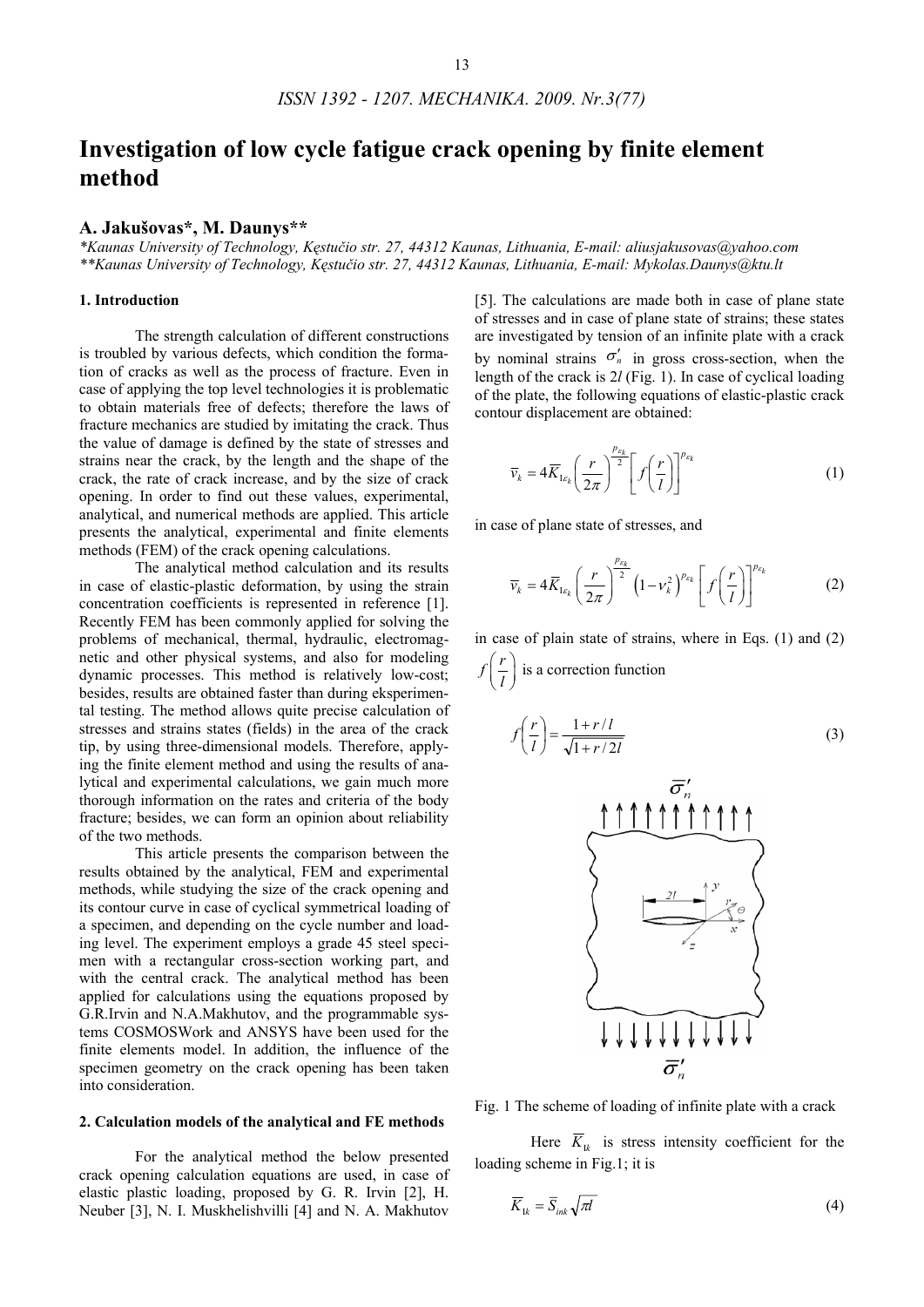In case of elastic-plastic strains in the area of cracks, elastic stress intensity coefficients  $\overline{K}_{1k}$  have to be changed as follows

$$
\overline{K}_{1\varepsilon_k} = \overline{K}_{1k}^{p_{\varepsilon_k}} \qquad \text{when } \overline{S}_{ink} \le 1 \tag{5}
$$

$$
\overline{K}_{1\varepsilon_k} = \overline{K}_1^{p_{\varepsilon_k}} \overline{S}_{ink} \frac{1 - m_k}{m_k(1 + m_k)}, \quad \text{when } \overline{S}_{ink} > 1 \tag{6}
$$

here



Fig. 2 Two-dimensional (2D) model with crack: a - model of plate with a crack for the FEM; b - the FEM mesh on the whole plate and in the zone of the stress concentration (measures indicated in mm)

On the basis of finite elements method a number of universal and specialized computer programs have been created. With the help of the most universal ones, i.e. AN-SYS, ALGOR, ABAQUS, COSMOS and others, the target systems are researched in a very rapid and reliable way [6- 8]. In this study we use the finite element programmable systems COSMOSWorks and ANSYS, with the aim to compare the results obtained by using these programs that are based on FEM, with the results received by analytical and experimental methods, i.e. to present the comparison between the results obtained by the analytical, the FE and the experimental methods, while studying the size of the crack opening.

The two-dimensional (2D) model with a crack was formed with the help of programmable system AN-SYS, because, it allows to show plane state of stress and plane state of strain in the model (Fig. 2, b). As the plate has two symmetrical axes it is very convenient to investigate a quarter of the plate; in this way it takes less calculation time.

The mesh finite elements is shown in Fig. 2, b. Its density was selected by checking the dependence of the crack opening on the size of finite elements. The value of the element in the crack tip equals 50 micrometers. When using the plane model, opening of the crack contour was obtained in two cases: plane state of stresses and plain state of strains. In order to compare the opening results in the plate of specific thickness with a crack, with the results of

the plane stress and plane strain state opening, the 3D model (Fig. 3, a) was formed with the help of the programmable system COSMOSWorks. The results spatial model would enable to observe the real opening of the



Fig. 3 Three-dimensional (3D) model:  $a$  – model of the plate of specific thickness with a crack and FE mesh; b – model coinciding with an experimental specimen

$$
p_{ck} = \frac{2 - n(1 - m_k)(1 - \overline{S}_{ink})}{1 + m_k} \tag{7}
$$

(8)

 $m_k$  is curves power low approximation index

 $\mu_k = \frac{ig \mu_k}{\sqrt{1 - \frac{1}{2}ig \mu_k}}$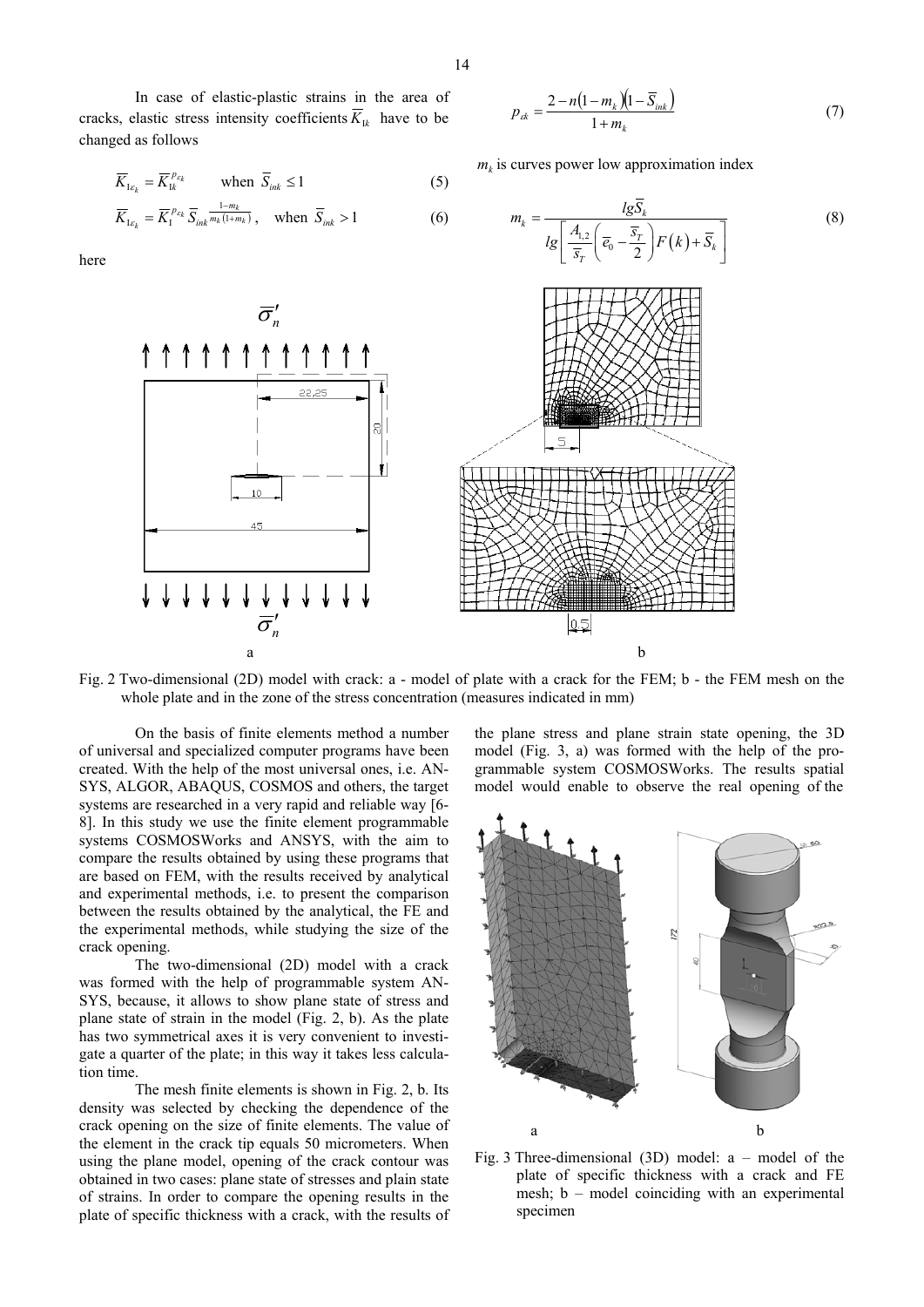crack. As the specimen has three symmetrical planes, only one eighth of the specimen was used for calculations as demonstrated in Fig. 3, a.

 Thus the results of he crack opening of this model imitate the opening of real crack contour. The experiment employs a grade 45 steel specimen with the central crack (Fig. 3, b). During cyclic symmetrical loading of the specimen, its contour opening was measured with the help of the microscope after different number of cycles and at various loading levels.

#### **3. The influence of model geometry on crack opening**

 During the calculations, question was raised if the model of the plate of specific thickness with a crack (Fig. 3, a) does not distort the loading geometry of the experimental specimen, and if the calculation results of the model imitating the real specimen coincide with the abovementioned. This led to the calculations made at different loading levels and various numbers of cycles, using both rectangular models of specific thickness and models having real forms of specimen.

 As we see in Fig. 4, the crack in case b is opened more as the force is concentrated near the specimen axis, while the specimen is not long enough for the loading to spread evenly in gross cross-section; however, the specimen cannot be longer as it has cyclical symmetrical loading, and the compression would cause buckling. Therefore the crack opening results differ when different models are used, i.e. the crack opens about 10% more when the model is identical to the real specimen.

## **4. Comparison of the calculation results obtained by the analytical, FE and experimental methods**

 With the help of the above-presented analytical method (Eqs. (1)-(8)) we calculated the crack opening contour and with the finite element programmable systems ANSYS and COSMOSWorks the curves of crack opening contour; under identical conditions of loading. Results obtained by the analytical, FE, and experimental methods are show in Figs. 5 - 9.

 As we see in Figs. 5, 6 in case of lower loading level the results obtained by the experiment slightly differ from those obtained by the FE method; however, if we have higher loading level as in Figs. 7, 8 and 9, the results of the experimental and FE methods coincide very well. The results obtained by the analytical method are significantly higher both in case of lower and higher loading levels; however, the curves coincide at the crack tip. The reason for this lies in the fact that the curve contour obtained by the analytical method is too straight and thus do not repeat the real parabolic contour of the elastic-plastic crack, while the FE method performs this perfectly.







Fig. 5 Curves of the crack opening contour when the loading level is  $\overline{\sigma}_{in} = 0.8$ : a- when  $k = 400$  cycles; b - when *k* = 10000 cycles. Curves titles: *1* - analytical method, plane state of stress, *2* - analytical method, plane state of strain, *3* - FE method, imitation of the real specimen, *4* - FE method, plane state of stress, *5* - FE method, plane state of strain, *6* - FE method, the rectangular plate of specific thickness; *7* and *8* - experimental results of the right and left sides of the crack. The numbering of curves types in Fig. 5, a correspond curves in Figs. 5, b, 6, 7, 8 and 9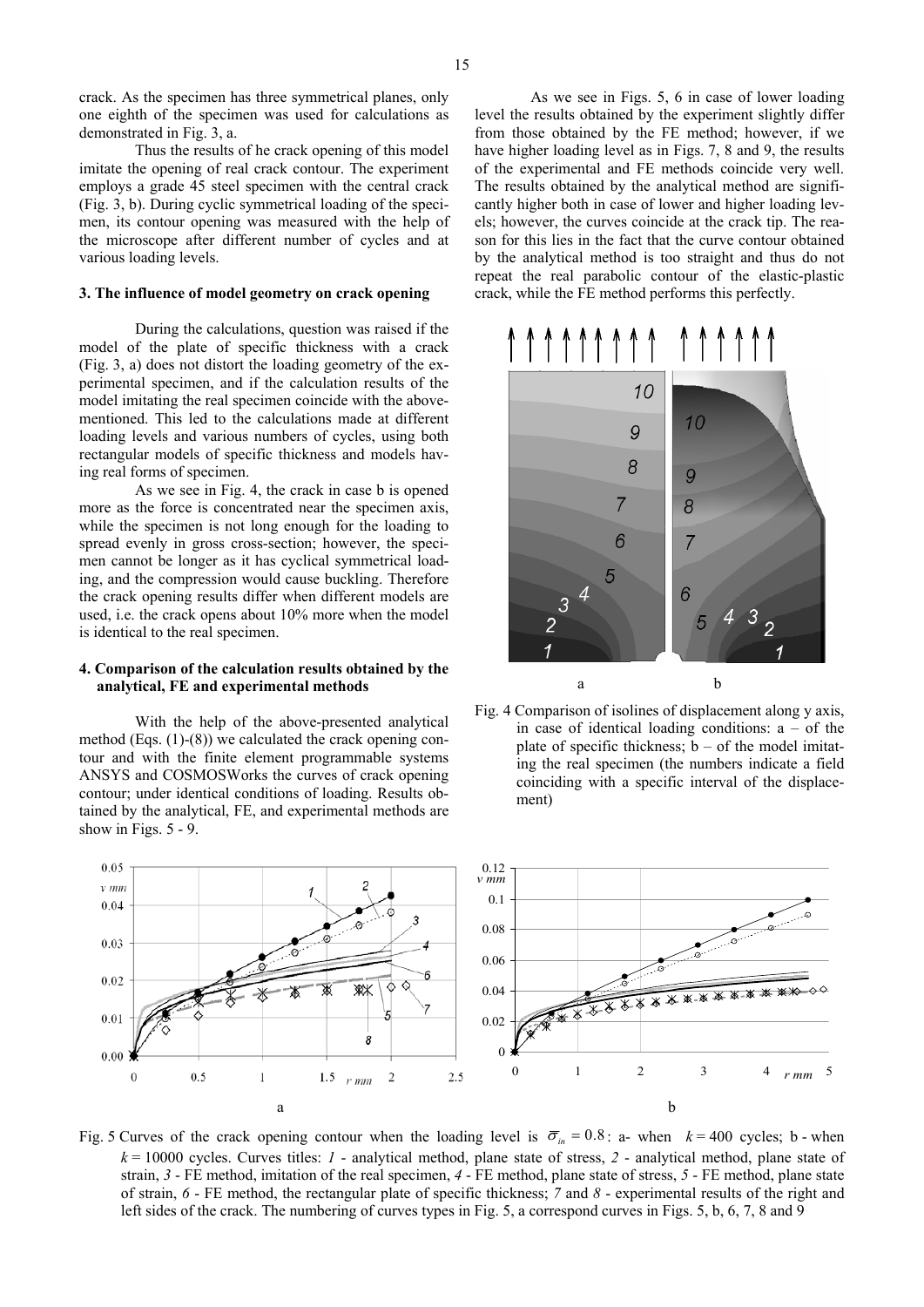

Fig. 6 Curves of the crack opening contour, when the loading  $\overline{\sigma}_{in} = 0.9$ : a -  $k = 4000$  cycles; b -  $k = 5000$  cycles



Fig. 7 Curves of the crack opening contour, when the loading  $\overline{\sigma}_{in} = 1$ :  $a - k = 400$  cycles;  $b - k = 600$  cycles



Fig. 8 Curves of the crack opening contour, when the loading  $\overline{\sigma}_{in} = 1.1$ :  $a - k = 100$  cycles;  $b - k = 160$  cycles



Fig. 9 Curves of the crack opening contour, when the loading  $\overline{\sigma}_{in} = 1.2$ :  $a - k = 20$  cycles;  $b - k = 60$  cycles

16